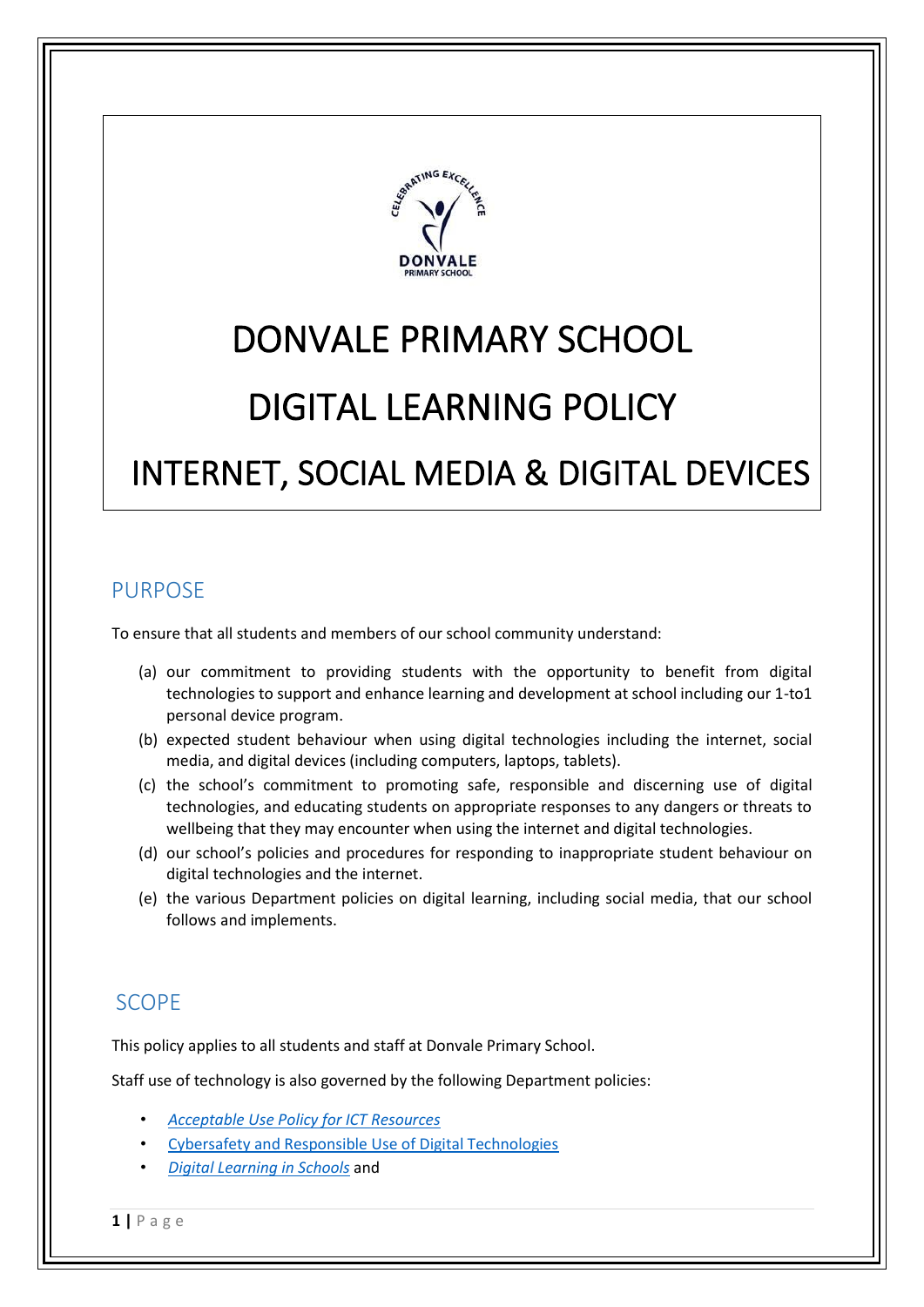• *[Social Media Use to Support Student Learning.](https://www2.education.vic.gov.au/pal/social-media/policy)*

Staff, volunteers and school councillors also need to adhere to codes of conduct relevant to their respective roles. These codes include:

- [Donvale Primary School's Child safety Code of Conduct](http://donvaleps.vic.edu.au/wp-content/uploads/2011/03/DPS-Child-Safe-Standards-3-Code-of-Conduct.pdf)
- [The Victorian Teaching Profession Code of Conduct](https://www.vit.vic.edu.au/__data/assets/pdf_file/0018/35604/Code-of-Conduct-2016.pdf) (teaching staff)
- [Code of Conduct for Victorian Sector Employees](https://www2.education.vic.gov.au/pal/code-conduct/overview) [\(](https://www2.education.vic.gov.au/pal/code-conduct/overview)staff)
- [Code of Conduct for Directors of Victorian Public Entities](https://www2.education.vic.gov.au/pal/school-council-conduct/policy) (school councillors)

### **DEFINITIONS**

For the purpose of this policy, "digital technologies" are defined as digital devices, tools, applications and systems that students and teachers use for learning and teaching; this includes Department provided software and hardware, and locally sourced devices, tools and systems.

## **POLICY**

The use of digital technologies is a mandated component of the Victorian Curriculum F-10.

Safe and appropriate use of digital technologies, including the internet, apps, computers and tablets, can provide students with rich opportunities to support learning and development in a range of ways.

Through increased access to digital technologies, students can benefit from learning that is interactive, collaborative, personalised, engaging and transformative. Digital technologies enable our students to interact with and create high quality content, resources and tools. It also enables personalised learning tailored to students' particular needs and interests and transforms assessment, reporting and feedback, driving new forms of collaboration and communication.

Donvale Primary School believes that the use of digital technologies at school allows the development of valuable skills and knowledge and prepares students to thrive in our globalised and inter-connected world. Our school's vision is to empower students to use digital technologies safely and appropriately to reach their personal best and fully equip them to contribute positively to society as happy, healthy young adults.

#### Personal Devices at Donvale Primary School

Classes at Donvale Primary School are delivered with the use of iPads/tablets/notebook computers. Our school operates a Bring Your Own iPad program for students from years 3 and 6 which means students must bring their own purchased or leased, fully charged device with them to school each day to participate in different learning activities. In the event that a child does not have immediate access to a device, the school will provide one as needed to support the learning.

Students are required to have their own device that must:

- be an Apple branded device
- be brought to school in a protective case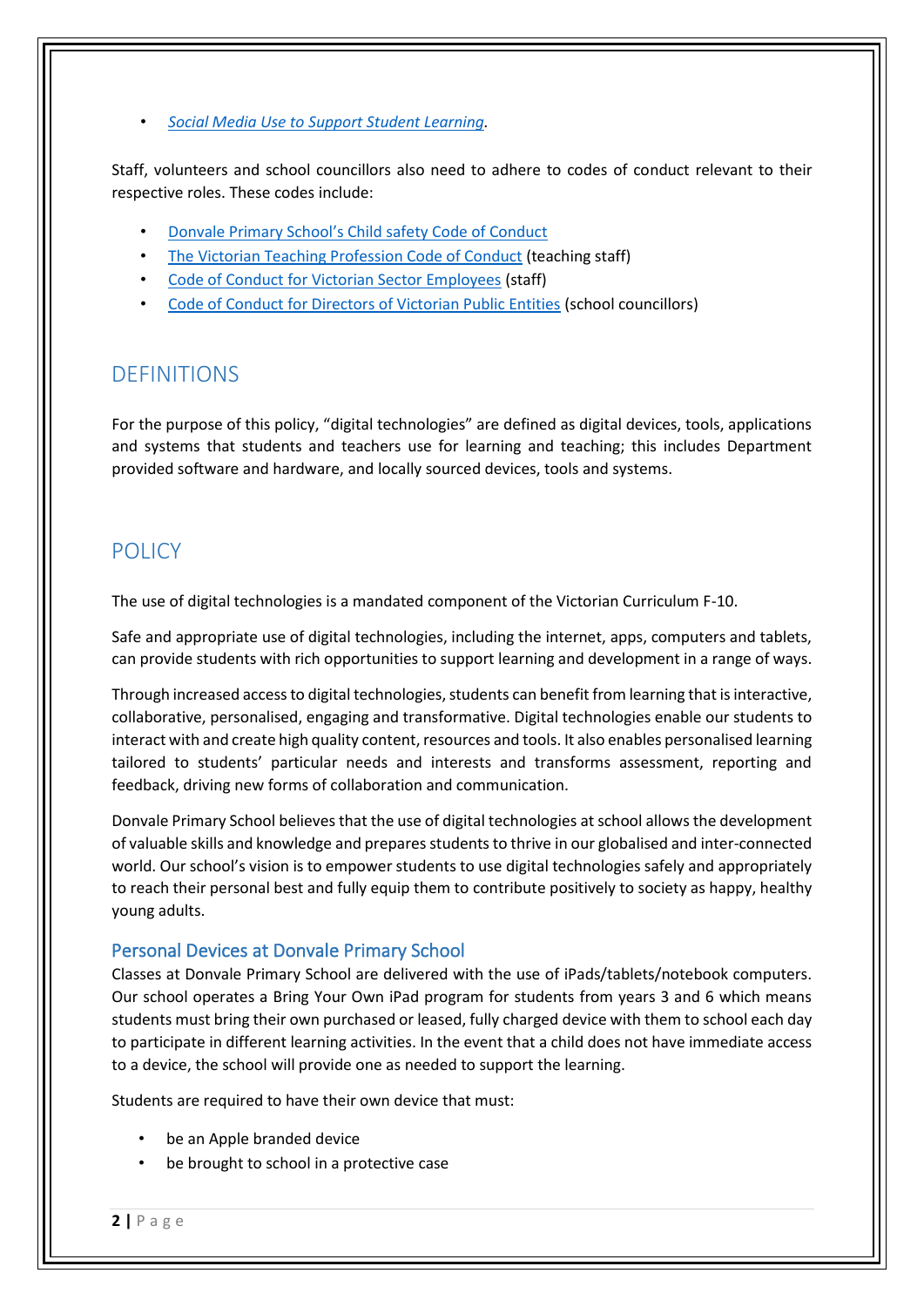- have at least 32 GB of storage
- operate on a current OS version
- have all the required apps installed as outlined by the classroom teacher.
- have headphones that can be used on their device.

It is recommended that all students have an external keyboard that will work with their device.

Please note that our school does not have insurance to cover accidental damage to students' devices, and parents/carers are encouraged to consider obtaining their own insurance for their child's device.

Donvale Primary School has arrangements in place to support families who may be experiencing long or short-term hardship to access devices for schoolwork.

Students, parents and carers who would like more information or assistance regarding our BYO iPad program are encouraged to contact the school's General Office.

#### Safe and appropriate use of digital technologies

Digital technologies, if not used appropriately, may present risks to users' safety or wellbeing. At Donvale Primary School, we are committed to educating all students to use digital technologies in ways that respect the dignity of ourselves and others, and promote full flourishing for all, equipping students with the skills and knowledge to navigate the digital world.

At Donvale Primary School, we:

- use online sites and digital tools that support students' learning, and focus our use of digital technologies on being learning-centred
- use digital technologies in the classroom for specific purpose with targeted educational or developmental aims
- supervise and support students using digital technologies for their schoolwork
- effectively and responsively address any issues or incidents that have the potential to impact on the wellbeing of our students
- have programs in place to educate our students to be safe, responsible and discerning users of digital technologies, including cyber safety student and parent information sessions.
- educate our students about digital issues such as privacy, intellectual property and copyright, and the importance of maintaining their own privacy and security online
- actively educate and remind students of ou[r Student Engagement policy](http://donvaleps.vic.edu.au/wp-content/uploads/2011/03/DPS-Student-Wellbeing-and-Engagement-Policy-20212.pdf) that outlines our School's values and expected student behaviour, including online behaviours
- have an Acceptable Use Agreement outlining the expectations of students when using digital technologies for their schoolwork
- use clear protocols and procedures to protect students working in online spaces, which includes reviewing the safety and appropriateness of online tools and communities, and removing offensive content at the earliest opportunity
- educate our students on appropriate responses to any dangers or threats to wellbeing that they may encounter when using the internet and other digital technologies
- provide a filtered internet service at school to block access to inappropriate content
- refer suspected illegal online acts to the relevant law enforcement authority for investigation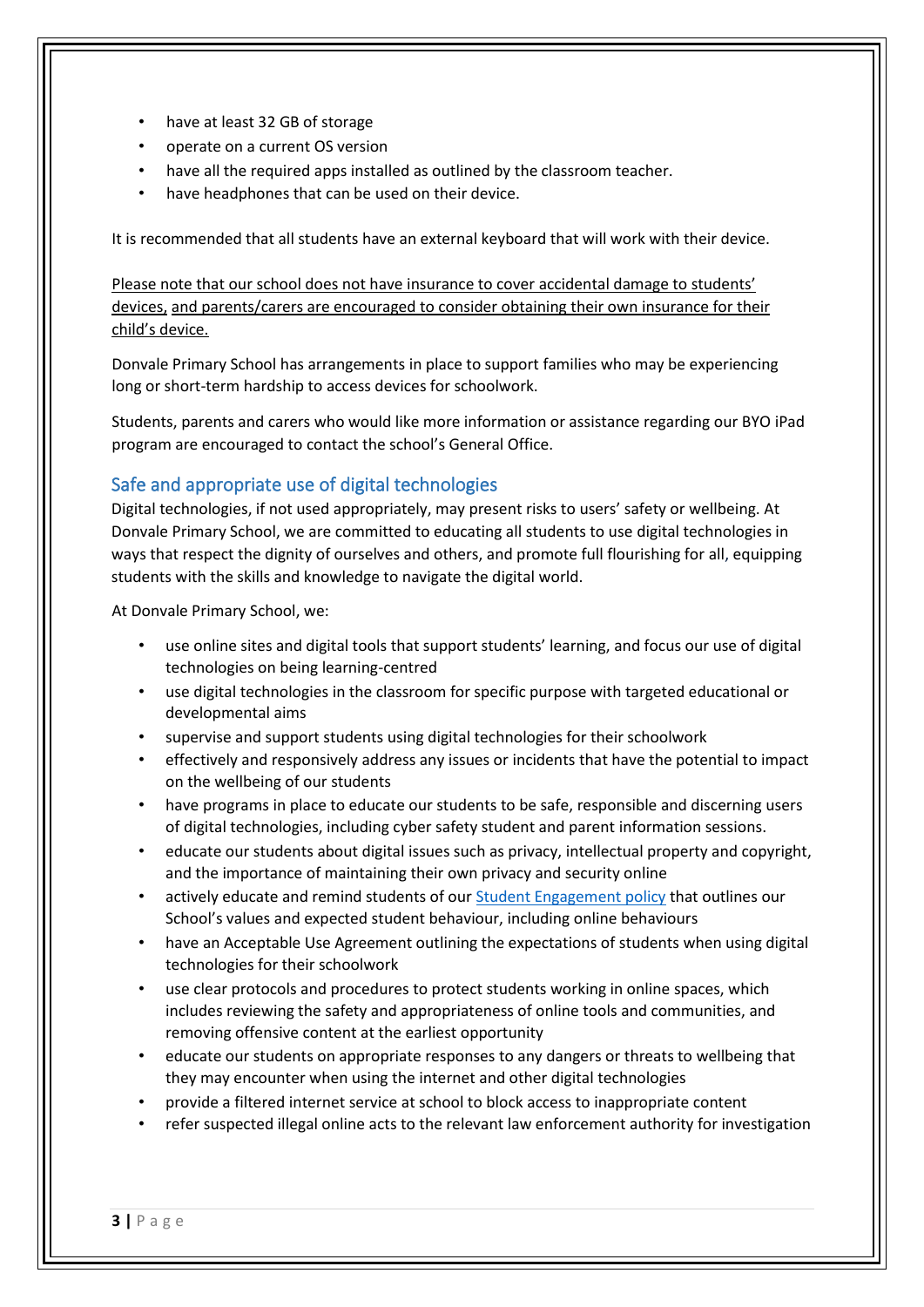• support parents and carers to understand the safe and responsible use of digital technologies and the strategies that can be implemented at home through regular updates in our newsletter, information sheets, website/school portal and information sessions.

Distribution of school owned devices to students and personal student use of digital technologies at school will only be permitted where students and their parents/carers have completed a signed Acceptable Use Agreement. This agreement is updated at the start of each school year.

It is the responsibility of all students to protect their own password and not divulge it to another person. If a student or staff member knows or suspects an account has been used by another person, the account holder must notify the classroom teacher and school leadership immediately.

All messages created, sent or retrieved on the school's network are the property of the school. The school reserves the right to access and monitor all messages and files on the computer system, as necessary and appropriate. Communications including text and images may be required to be disclosed to law enforcement and other third parties without the consent of the sender.

#### Social media use

Our school follows the Department's policy on [Social Media Use to Support Learning](https://www2.education.vic.gov.au/pal/social-media/policy) [t](https://www2.education.vic.gov.au/pal/social-media/policy)o ensure social media is used safely and appropriately in student learning and to ensure appropriate parent notification occurs or, where required, consent is sought. Where the student activity is visible to the public, it requires consent.

In accordance with the Department's policy on social media, staff will not 'friend' or 'follow' a student on a personal social media account, or accept a 'friend' request from a student using a personal social media account unless it is objectively appropriate, for example where the student is also a family member of the staff.

If a staff member of our school becomes aware that a student at the school is 'following' them on a personal social media account, Department policy requires the staff member to ask the student to 'unfollow' them, and to notify the school and/or parent or carer if the student does not do so.

#### Student behavioural expectations

When using digital technologies, students are expected to behave in a way that is consistent with Donvale Primary School's *Statement of Values, Student Wellbeing and Engagement* policy, *Bullying Prevention* policy and *Acceptable Use Agreement*.

When a student acts in breach of the behaviour standards of our school community (including cyberbullying, using digital technologies to harass, threaten or intimidate, or viewing/posting/sharing of inappropriate or unlawful content), Donvale Primary School will institute a staged response, consistent with our student engagement and behaviour policies*.*

Breaches of this policy by students can result in a number of consequences which will depend on the severity of the breach and the context of the situation. This includes:

- removal of network access privileges
- removal of email privileges
- removal of internet access privileges
- removal of printing privileges